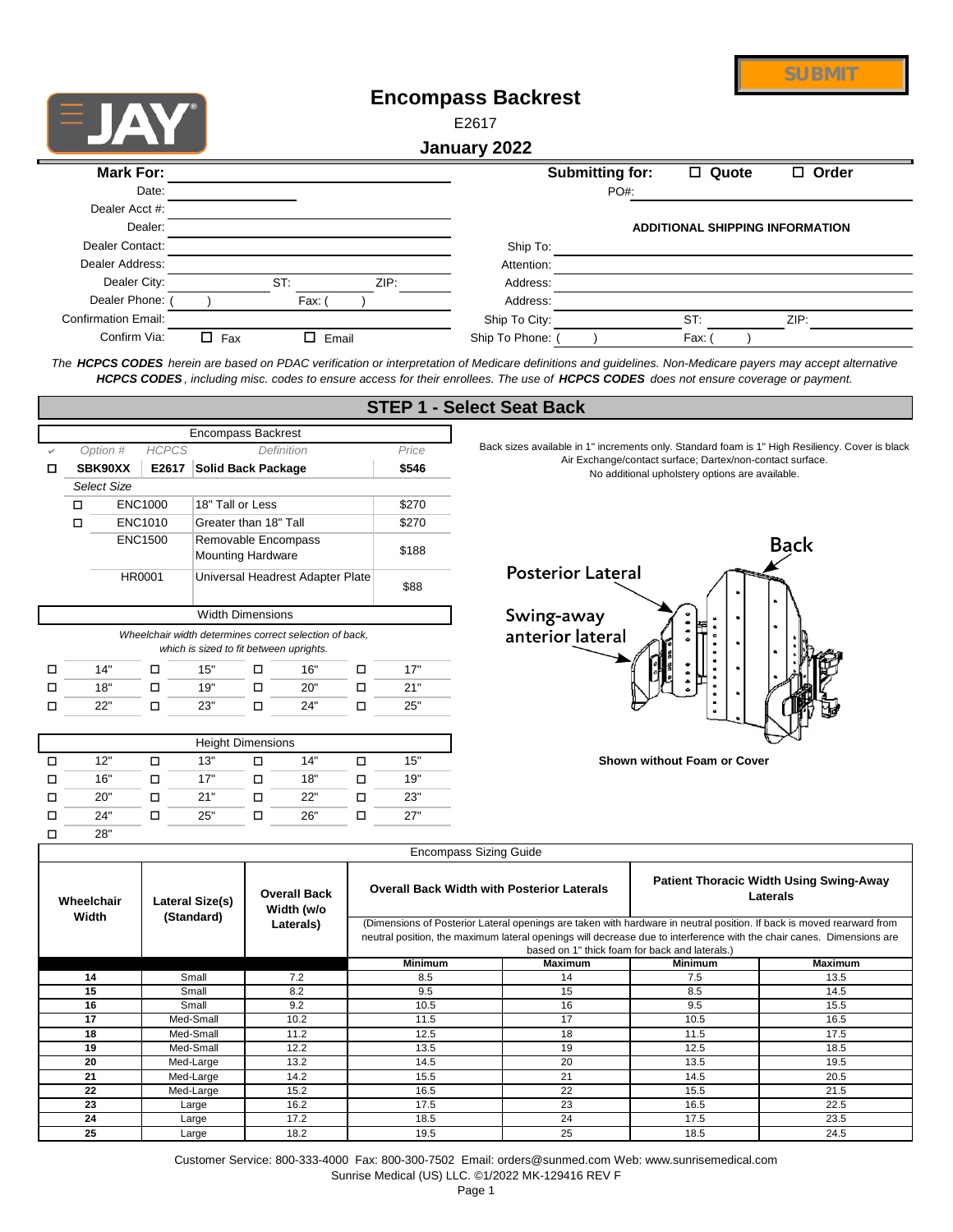## **STEP 2 - Select Foam Modification**

*Foam Modifications to Back section are in addition to the 1/2" closed cell base layer. Recommended total foam thickness is 2" including base layer.*

| T-Foam |                 |                   |               |  |                  | Gel        |
|--------|-----------------|-------------------|---------------|--|------------------|------------|
|        | ENCFOAMT1       | 1" T-Foam         | \$88          |  | ENCFOAMG.5       | 1/2" Gel   |
|        | ENCFOAMT1.5     | $1.5"$ T-Foam     | \$100         |  | ENCFOAMG1        | 1" Gel     |
|        | ENCFOAMT2       | 2" T-Foam         | \$116         |  | <b>ENCFOAMGC</b> | 1/2" Cubed |
|        | X-Soft (Yellow) | Soft (Pink)<br>П. | Medium (Blue) |  |                  |            |

o

| T-Foam      |             |       |   |                  | Gel            |       |
|-------------|-------------|-------|---|------------------|----------------|-------|
| ENCFOAMT1   | 1" T-Foam   | \$88  |   | ENCFOAMG.5       | $1/2"$ Gel     | \$188 |
| ENCFOAMT1.5 | 1.5" T-Foam | \$100 |   | ENCFOAMG1        | 1" Gel         | \$188 |
| ENCFOAMT2   | 2" T-Foam   | \$116 | ـ | <b>ENCFOAMGC</b> | 1/2" Cubed Gel | \$188 |





## **STEP 3 - Select Laterals**

*Foam Modifications Laterals are in addition to the 1/2" closed cell base layer. Recommended total foam thickness is 1" including base layer.*

| <b>STEP 3A - Posterior Laterals</b> |  |
|-------------------------------------|--|
|-------------------------------------|--|

|    |                                                      |              |   | 9 . L. 97 99.91. LG.91 GIV |                                                      |              |
|----|------------------------------------------------------|--------------|---|----------------------------|------------------------------------------------------|--------------|
|    | A. Posterior (POS) Laterals - LEFT ONLY              |              |   |                            | A. Posterior (POS) Laterals - RIGHT ONLY             |              |
| п. | ENC2010L-RT Price Key' LEFT SM 9.5"H X 3.25"D        | \$137        | ◻ |                            | ENC2010R-RT rice Key' RIGHT SM 9.5"H X 3.25"D        | \$137        |
| П. | ENC2020L-RT Price Key'! LEFT MED-SM 10.5"H X 3.5"D   | \$137        | □ |                            | ENC2020R-RT rice Key' RIGHT MED-SM 10.5"H X 3.5"D    | \$137        |
| п. | ENC2030L-RT Price Key' LEFT MED-LG 11.25"H X 3.5"D   | \$137        | п |                            | ENC2030R-RT rice Key' RIGHT MED-LG 11.25"H X 3.5"D   | \$137        |
| п. | ENC2040L-RT Price Key'! LEFT LG 11.75"H X 3.5"D      | \$137        | ◻ |                            | ENC2040R-RT rice Key' RIGHT LG 11.75"H X 3.5"D       | \$137        |
| п. | ENC2099L-RT Price Key' LEFT Personalized POS Lateral | <b>QUOTE</b> | ◻ |                            | ENC2099R-RT rice Key' RIGHT Personalized POS Lateral | <b>QUOTE</b> |
|    | Height<br>Depth                                      |              |   | Height                     | Depth                                                |              |
|    | Notes:                                               |              |   | Notes:                     |                                                      |              |
|    |                                                      |              |   |                            |                                                      |              |

**SUBTOTAL OF SECTION 3A: POS LATERALS**

\$

|    |                    |        |                                                          |       |              |   | <b>STEP 3B - Swing Away Laterals</b> |        |                                                          |       |              |
|----|--------------------|--------|----------------------------------------------------------|-------|--------------|---|--------------------------------------|--------|----------------------------------------------------------|-------|--------------|
|    |                    |        | B. Swing-Away Anterior (S/A) Laterals - LEFT ONLY        |       |              |   |                                      |        | B. Swing-Away Anterior (S/A) Laterals - RIGHT ONLY       |       |              |
|    |                    |        | Must select POS Lateral, same size (SM - LG) recommended |       |              |   |                                      |        | Must select POS Lateral, same size (SM - LG) recommended |       |              |
| п. | ENC2510L-RT        |        | E1028 LEFT SM 6.25"H X 3.75"D                            |       | \$269        | п | ENC2510R-RT                          | E1028  | <b>RIGHT SM 6.25"H X 3.75"D</b>                          |       | \$269        |
| п. | <b>ENC2520L-RT</b> | E1028  | LEFT MED-SM 6.75"H X 4.25"D                              |       | \$269        | п | <b>ENC2520R-RT</b>                   | E1028  | RIGHT MED-SM 6.75"H X 4.25"D                             |       | \$269        |
| п  | <b>ENC2530L-RT</b> | E1028  | LEFT MED-LG 7.25"H X 4.75"D                              |       | \$269        |   | <b>ENC2530R-RT</b>                   | E1028  | <b>RIGHT MED-LG 7.25"H X 4.75"D</b>                      |       | \$269        |
| п. | <b>ENC2540L-RT</b> | E1028  | LEFT LG 7.75"H X 5.25"D                                  |       | \$269        |   | <b>ENC2540R-RT</b>                   | E1028  | <b>RIGHT LG 7.75"H X 5.25"D</b>                          |       | \$269        |
| п. | <b>ENC2599L-RT</b> | E1028  | <b>LEFT Personalized POS Lateral</b>                     |       | <b>QUOTE</b> | ┑ | <b>ENC2599R-RT</b>                   | E1028  | <b>RIGHT Personalized POS Lateral</b>                    |       | <b>QUOTE</b> |
|    |                    | Height |                                                          | Depth |              |   |                                      | Height |                                                          | Depth |              |
|    | Notes:             |        |                                                          |       |              |   | Notes:                               |        |                                                          |       |              |
|    |                    |        |                                                          |       |              |   |                                      |        |                                                          |       |              |

**SUBTOTAL OF SECTION 3B: S/A LATERALS**

\$